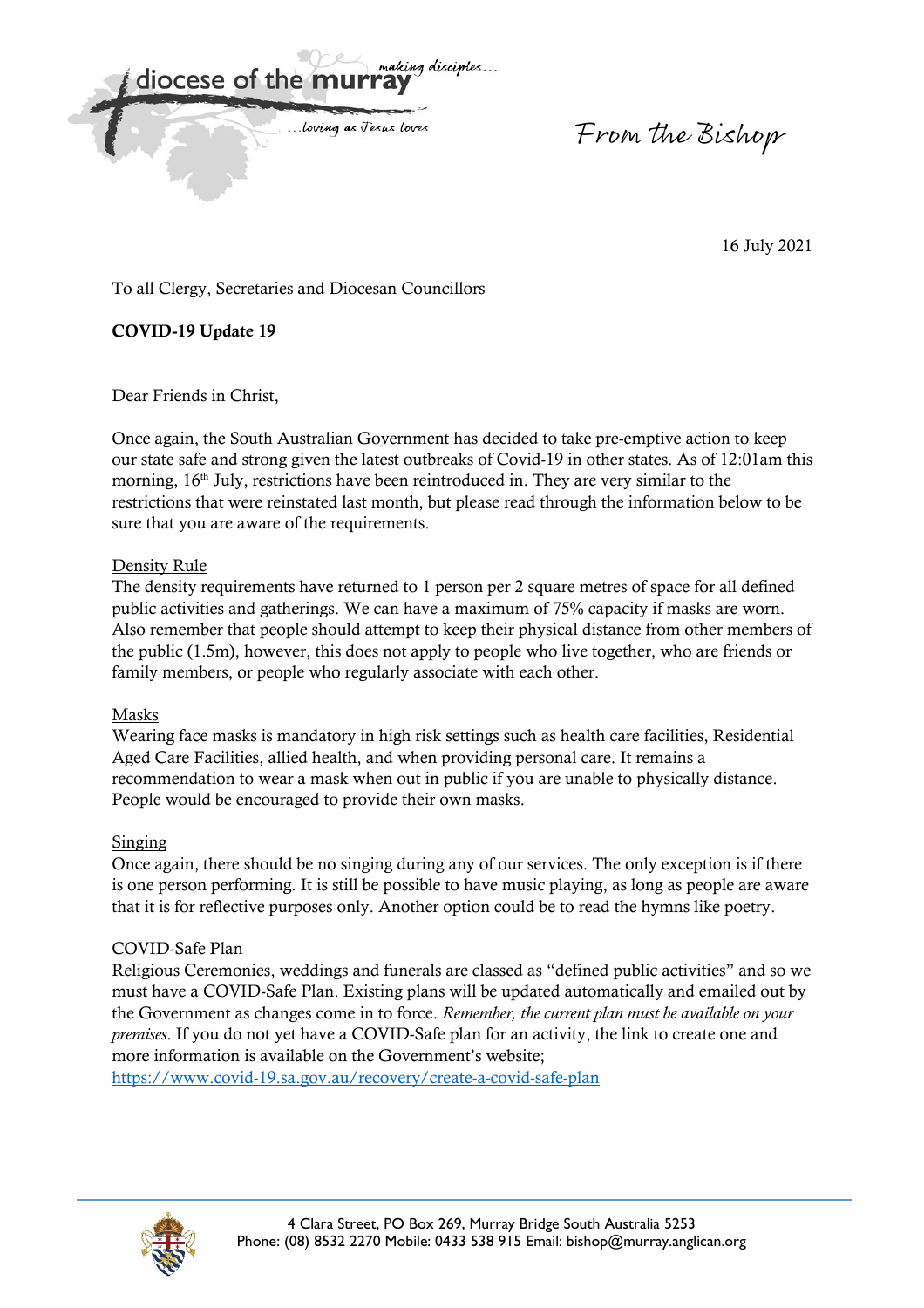#### COVID Marshals

Some activities require a COVID Marshal to be present as outlined in your COVID-Safe Plans. Religious services are required to have a COVID Marshal on duty. People can complete the relevant online training as prescribed by SA Health, at no cost via this link; https://marshal.clickontraining.com.au/

### COVID SAfe Check-in and Contact Tracing

The COVID SAfe Check-in was introduced to enhance contact tracing and a unique QR code is issued as part of your COVID-Safe Plan. The QR code needs to be printed and displayed prominently so that when people arrive at a venue, they can check in by scanning the QR code using their smart phone through the mySA Gov app. Remember that this applies for worship spaces, halls and/or op-shops. If people don't have the app they can use their smart phone camera and a secure web form will open to check in.

If people don't have a smart phone then paper recording can still be used as a back-up. Continue to note the date and time of the activity along with the person's name and contact details. All paper Contract Tracing Records must still be kept in a secure location after the occasion that they have been obtained. They should then be destroyed after 30 days – not simply put in the bin.

Remember that it is important to encourage all who attend our premises to check-in. Asides from the fines that can be issued for not complying, if someone tests positive to Covid-19, the COVID SAfe Check-In enables SA Health to quickly contact others who may have been exposed to the virus and help to stop the spread.

### Weddings and Funerals

The maximum attendance permitted at a wedding or funeral is 150 people if held at a private place. In all locations, the 1 person per 2 square metres rule still applies.

### Aged Care Facilities

Restrictions on visitors to Aged Care facilities may vary from site to site so please check with the facility before making any pastoral visits. Masks will be mandatory as noted above.

#### Holy Communion

The sharing of utensils, i.e. the common cup, is NOT permitted at this time.

#### Passing of the Peace

There should be NO passing of the peace during the service. The phrase, "the Lord be with you" should simply be responded to with "and also with you." Similarly, any greeters/welcomers should not be shaking hands when people arrive, and neither should the Priest at the conclusion of the service.

### The Collection

Taking a collection during a service is fine but the plate should not be passed from person to person. If possible, the plate should be available for people to use on their way into or out of the service. People counting money should use gloves and ensure that they wash their hands. Continue to encourage people to give electronically where they are able.

### Morning Tea

Morning tea may be held after services but all food and drink should be single served portions and not shared portions from communal containers. It is also important that people do not share utensils so this should be considered. People should be seated to consume any food or beverages.